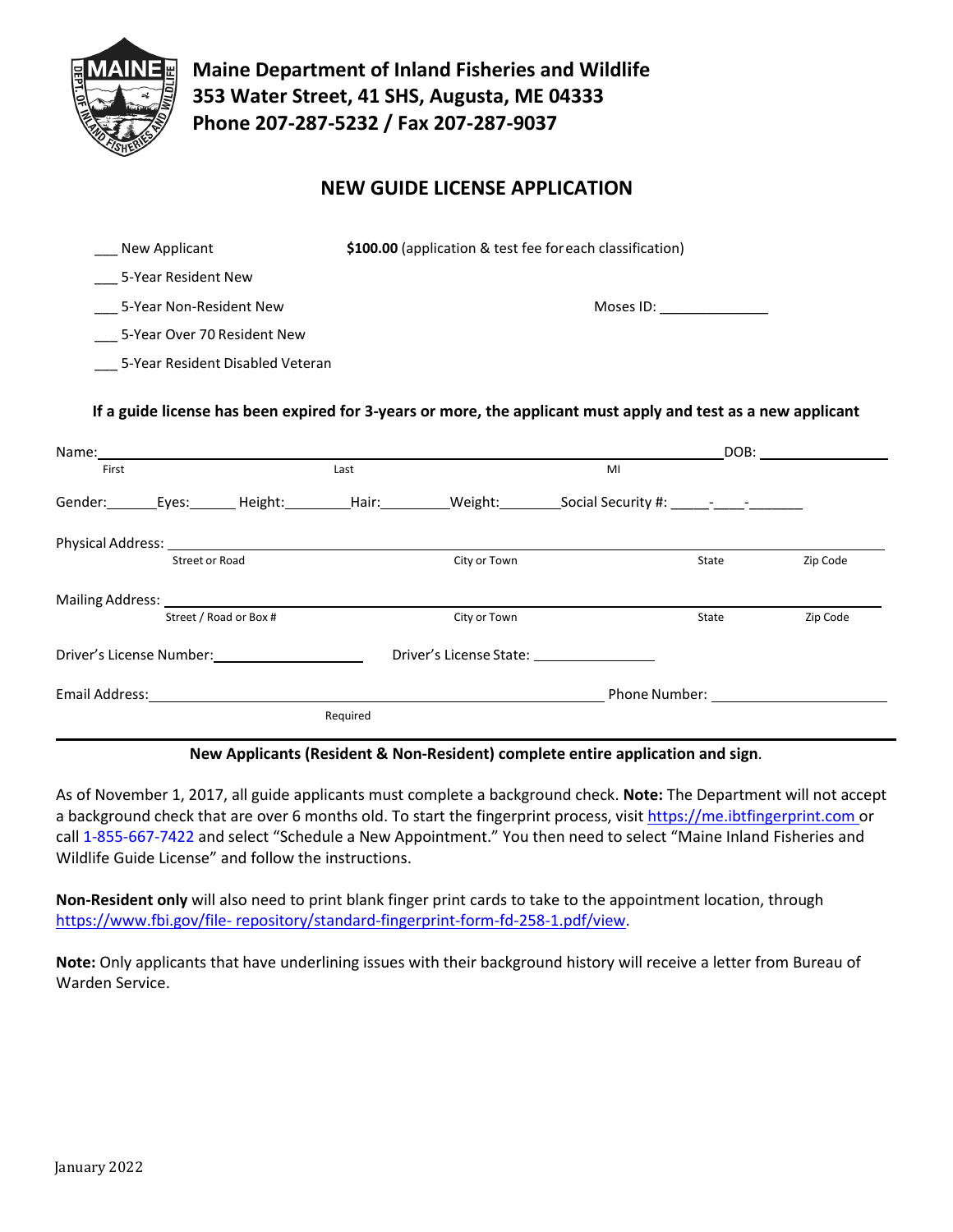

**Maine Department of Inland Fisheries and Wildlife 353 Water Street, 41 SHS, Augusta, ME 04333 Phone 207-287-5232 / Fax 207-287-9037**

# **NEW GUIDE APPLICATION CONTINUED**

**NEW APPLICANTS- (testing processfor new applicants normally takesfrom six monthsto a year)** All new applicants must be currently certified by the American Red Cross in standard first aid or completion of any standard first aid course that meets the criteria established by rule of the commissioner. Each new guide applicant must pay a \$100.00 fee for each classification to be examined to become a guide. If an applicant fails any portion of the examination, one reexamination is allowed before another application fee is applied. The \$100.00 fee is non-refundable and cannot be credited toward the license fee. L5-year guide license fee is \$135.00, 5-year resident over 70 is free, 5-year resident disabled veteran is free.

Please send the completed and signed application, copies of both sides of current first aid certification, and the \$100.00 fee for each classification applying for to Inland Fisheries and Wildlife, Licensing Division, attention: Billie-Jo Walker, 353 Water Street, Augusta, ME 04333; or email [Billie-Jo.Walker@maine.gov.](mailto:Billie-Jo.Walker@maine.gov)

**Note:** You will be notified via email that your application has been processed and it will include your guide examination date in Augusta. You will need to reply within the time specified in the confirmation email, or your application will be held for the next examination date.

If, due to disability, you need any accommodation in the exam process, you must notify the Licensing Division at within 10 business days prior to the exam date. If you cannot appear on the test date, you will need to inform the Licensing Division, [Billie-Jo.Walker@maine.gov](mailto:Billie-Jo.Walker@maine.gov) or call 207-287-5232 at least 24-hours prior to your exam, or it may result in a one year wait period.

### **Answer questions 1-6**

- Yes: \_\_\_\_\_\_ No: \_\_\_\_\_ If yes, explain<u>:</u> 1. Have you been charged with or convicted of a fish and wildlife violation in Maine within the past 5-years?
- Yes: \_\_\_\_\_\_ No: \_\_\_\_\_ If yes, explain<u>:</u> 2. Have you been charged with a fish and wildlife violation in another state or province within past 5-years?
- Yes: \_\_\_\_\_\_ No: \_\_\_\_\_\_ If yes, explain: 3. Have you been convicted of a fish and wildlife violation in another state or province within past 5-years?
- Yes: \_\_\_\_\_\_ No: \_\_\_\_\_\_ If yes*,* explain<u>:</u> 4. Have you been charged with any felony?
- Yes: \_\_\_\_\_\_ No: \_\_\_\_\_\_ If yes, explain<u>:</u> 5. Have you been convicted of a felony?
- Yes: \_\_\_\_\_\_ No: \_\_\_\_\_ If yes, explain<u>:</u> 6. Have you been charged or convicted with any guide violation in this state or any other state or province?